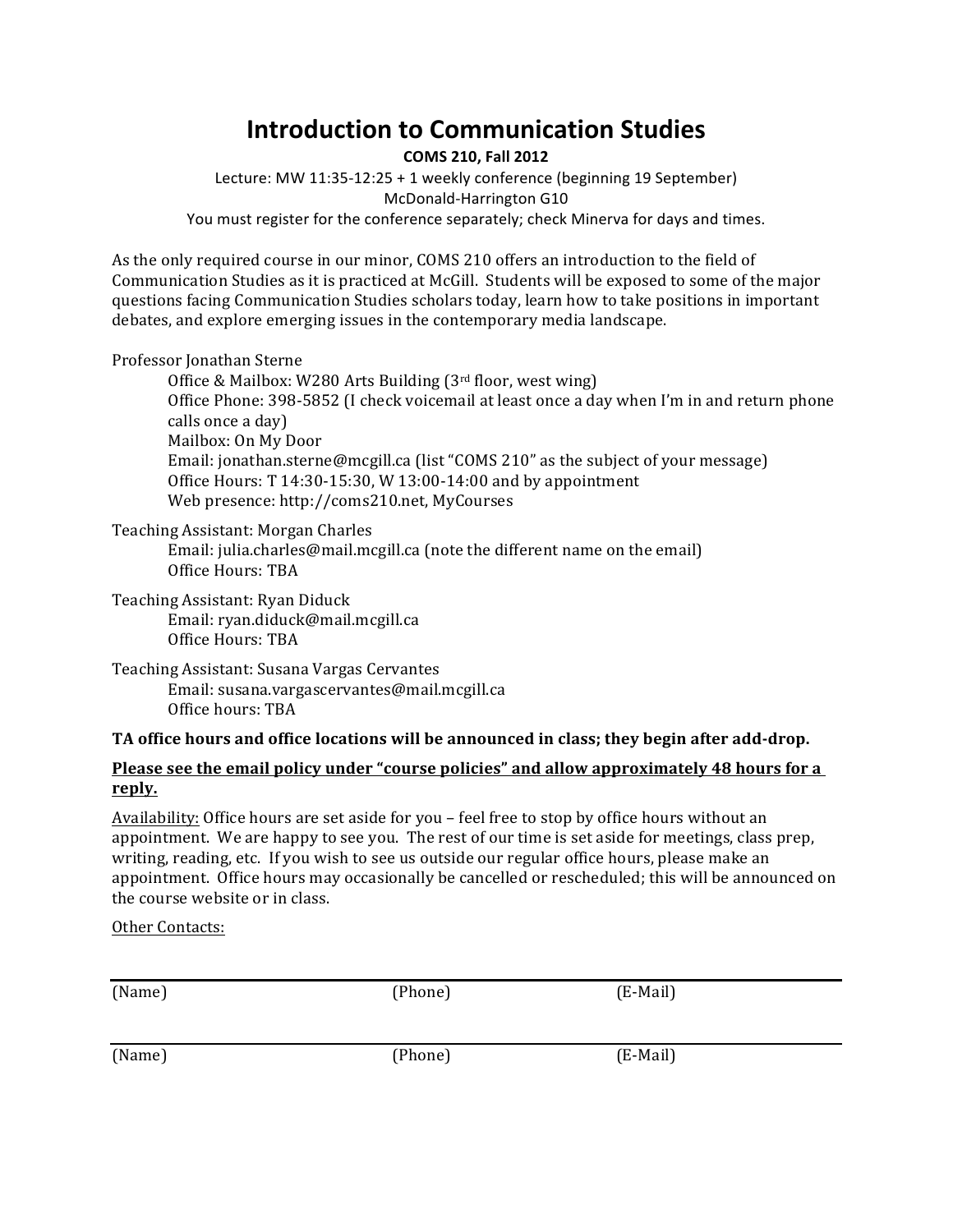## **Requirements and Grading**

#### **You must complete all required major assignments in order to pass this class. You** must also register for a conference and attend the same conference each week.

**In-Lecture Writing:** [10%] Over the course of the semester, between 3 and 12 pop quizzes and other assignments will occur during lecture. Pop quizzes may cover a reading due on the day of the quiz, any item from the previous two lectures, or other materials you would reasonably be expected to know on a given day. Although they will be closed book and closed note, pop quizzes are designed to be easy, to reward you for keeping up with the course. (If you require special exam accommodations, notify the professor during add-drop). We will drop your two lowest quiz scores (including "0" scores for nonattendance). Beyond the two freebies, missed pop quizzes or in-class assignments cannot be made up and are not "excused" for any reason whatsoever.

**Final Exam**: [28%] Your centrally scheduled final exam will consist of a group of multiple-choice questions and short-answer questions. University policy requires that I offer supplemental and deferred finals. That final will be worth 28% of the semester grade and may differ in structure from the regular final exam. There will be a non-credit practice midterm on MyCourses.

**Exam Questions**: [2%] Once during the term you will be given the opportunity to submit a question that may be used on the final exam. This assignment cannot be made up.

**Conference Participation:** [10%] This mark will represent your performance on short assignments for conference sections and in-class discussion. Your lowest mark will be dropped (for instance, if you miss a session). If you make an exceptional contribution to the course in some other way, it will be recognized in your mark for conference participation. Rude or disruptive behavior toward classmates or teachers will lead to a significant reduction in your semester participation mark, or to a "0" in this category.

**Group Presentation:** [10%] Once during the semester, you will be part of a group responsible for a 10-minute presentation on the assigned readings at the beginning of your assigned conference session. Your task will be to come up with a list of questions for the readings and to bring in a real-world example to which the readings could be applied. Dates will be assigned in the first conference session.

**Short Papers:** [15%] For most discussion meetings, a few students in each section will each write short 750-1000 word (3-4 page) papers on a pre-assigned topic. Dates will be assigned in the first conference session. Papers are graded according to a standard grid (we will hand it out with the assignment). Because of the volume of papers, we cannot provide other written comments on your finished product. However, we will be happy to meet with you during office hours to talk about your paper.

**Term Paper**: [25%] Toward the end of the term, you will submit a single analytical paper on a topic to be announced during the term. Papers are graded according to a standard grid (we will hand this out with the assignment). Because of the volume of papers, we cannot provide other written comments on your finished product. However, we will be happy to meet with you during office hours to talk about your paper. We will also provide you with time off from conferences and extra office hours to meet with us before the paper is due. Additionally, students will have an opportunity to propose alternative projects to the professor should they have a particularly interesting alternative to the analytical paper assignment in mind.

 $\overline{\mathbf{v}}$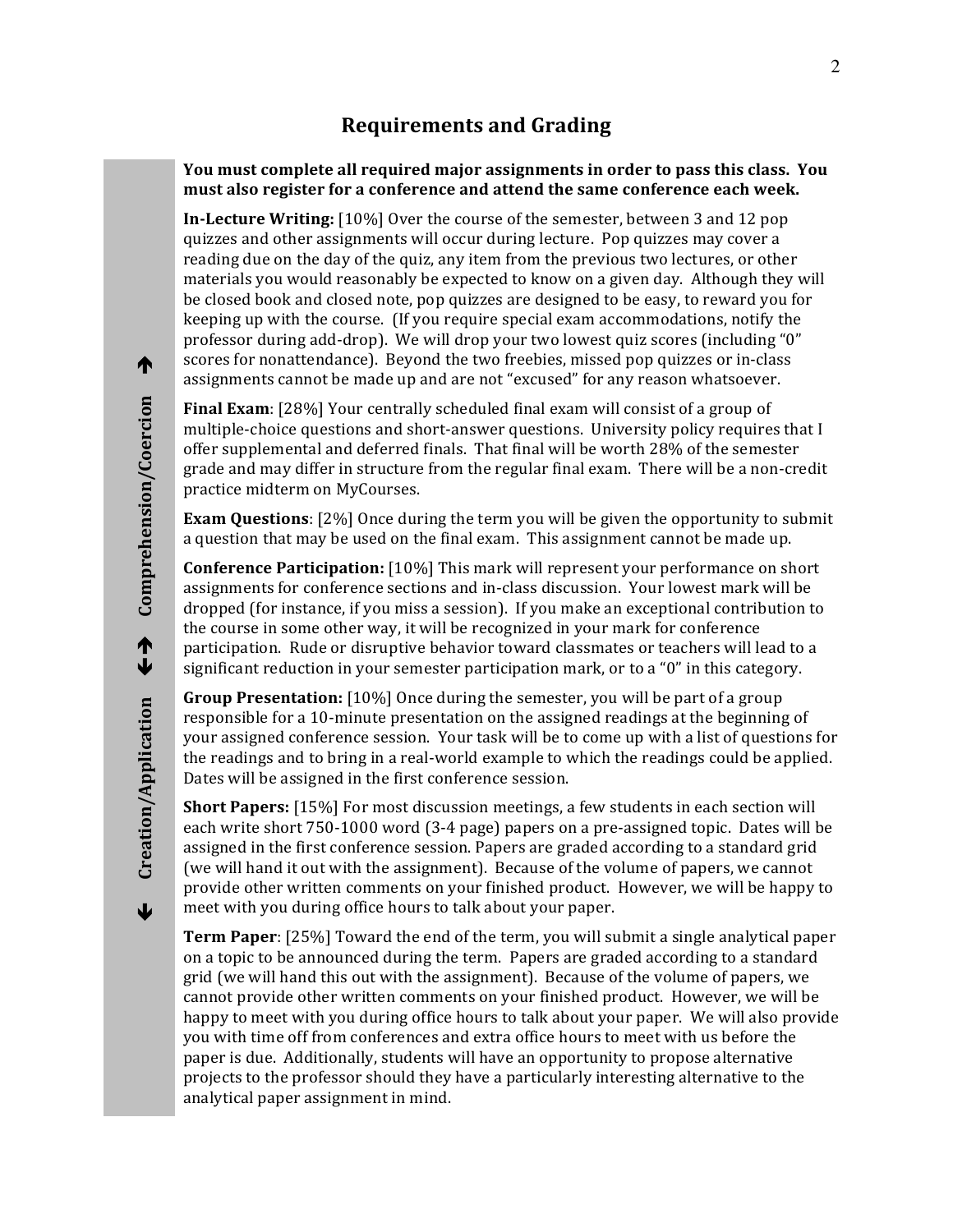## **Resources:**

**I. You:** "There are those who think that the speaker has a function to perform, and the hearer none. They think it only right that the speaker shall come with his lecture carefully thought out and prepared, while they, without consideration or thought of their obligations, rush in and take their seats exactly as if they had come to dinner, to have a good time while others work hard. Those people bite." - Plutarch, Greek Philosopher

Although this is a large lecture course, your participation is essential. Listen carefully. Take lots of notes on lectures and readings. Take advantage of opportunities to participate. Ask questions in lecture or in conference. Use our office hours.

#### **II. Your prof and TA:** See page 1.

#### **III. Required Readings:**

1. Visit McGill's "new" MyCourses (http://www.mcgill.ca/lms/) to check for the official course schedule (and changes thereto), announcements, reading assignments and questions, links to readings, supplemental material, etc. Changes to the class schedule will be announced on the website or in class. You can also use MyCourses for the discussion board, to check your marks, or to take the practice exam (when it's ready). You should visit at least twice a week, or subscribe to stay up to date with announcements, etc.

2. A coursepack, available from the McGill Bookstore and on reserve at McLennan-Redpath Library. Although the course has remained somewhat consistent since Fall 2008, course readings differ slightly each term so if you have a used packet, you will need to go to the library and photocopy new readings. Coursepacks from before 2008 will not be of much use.

3. Additional "recommended readings" may be placed on reserve at the McLennan-Redpath reserve desk, and some material may be available electronically through the course website.

#### **IV. Additional University Resources:**

The University has some additional resources to help you out. These are not remedial programs, and often the best and most advanced students use them:

The Writing Centre offers individual consultation on all aspects of writing. Appointments are required. They can be found at Redpath Main, Room #02, 398-7109 [http://www.mcgill.ca/mwc/]

The Office for Students with Disabilities (OSD) provides a broad range of support and services to assist students, faculty, and staff with disabilities. They are located in Room RS56, Redpath Library Bldg., 398-6009 (voice), 398-8198 (TTY), [http://www.mcgill.ca/osd/].

Counseling Services provides personal, academic, and career counseling to undergraduate and graduate students. They also offer workshops on study skills, multiple choice exams, test anxiety/stress management. They can be found at suite 4200 Brown Student Services Bldg, 398-3601 [http://www.mcgill.ca/counselling/]. An additional list of workshops can be found at [http://www.mcgill.ca/counselling/workshops/].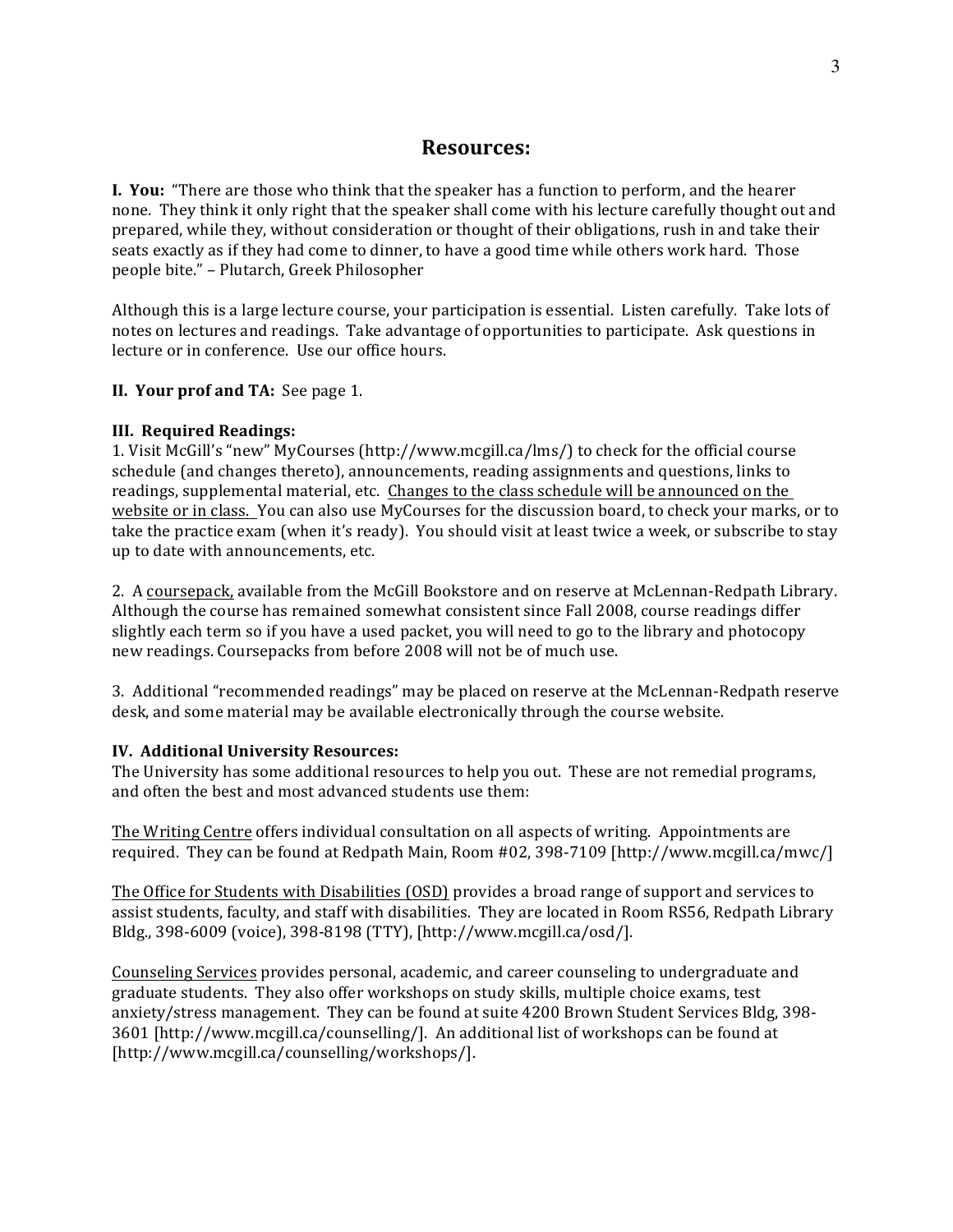## **Course Outline and Bibliography**

#### **Introduction**

The Multiplicity of Communication

Peters, John Durham. "Introduction: The Problem of Communication." In *Speaking into the* Air: A History of the Idea of Communication, 1-31. Chicago: University of Chicago Press, 1999.

#### Part 1: Theories and Experiences of Communication

A Transmission Model: Culture and Ideology

Hall, Stuart. "Encoding/Decoding." In *Culture, Media, Language: Working Papers in Cultural Studies* 1972-9, edited by Stuart Hall, Dorothy Hobson, Andrew Lowe, and Paul Willis, 128-38. London: Hutchinson, 1980.

The Instrumentality Problem

- King, Samantha. "A Dream Cause: Breast Cancer, Corporate Philanthropy and the Market for Generosity." In Pink Ribbons, Inc.: Breast Cancer and the Politics of Philanthropy, 1-28 (notes 131-137). Minneapolis: University of Minnesota Press, 2006.
- Davison, W. Phillips. "The Third Person Effect in Communication." *Public Opinion Quarterly* 47, no. 1 (1983): 1-15.

Ideology Reconsidered

- Schudson, Michael. "Advertising as Capitalist Realism." In *Advertising, the Uneasy Persuasion,* 209-33 (notes 272-75). New York: Basic Books, 1984.
- Žižek, Slavoj. "Cynicism as a Form of Ideology." *The Sublime Object of Ideology*, 24-27. London: Verso, 1989 (note: web versions say it's 28-30 but the book appears to contradict them).

Transmission vs. Ritual

Carey, James. "A Cultural Approach to Communication." In *Communication as Culture*, 13-36. Boston: Unwin Hyman, 1988.

Sensation and the Saturation Argument

- Marvin, Carolyn. "Communication as Embodiment." In *Communication As...: Perspectives on Theory*, edited by Gregory Shepherd, Jeffrey St. John and Ted Striphas, 67-74. Thousand Oaks: Sage, 2006.
- Gitlin, Todd. "Historical Origins of the Torrent," "Distractions, Drugs and Fetishes," and "Calculation and Feeling." In *Media Unlimited: How the Torrent of Images and Sounds Overwhelms Our Lives,* 24-44 (notes 213-16). New York: Metropolitan Books, 2001.

#### **1C: Affiliation and Display**

"Taste Classifies the Classifier"

Affiliation and Display

- Goffman, Erving. "Introduction.." In *The Presentation of Self in Everyday Life*, 1-17. Garden City: Doubleday Anchor Books, 1959.
- boyd, danah. "Friends, Friendster and the Top Eight: Writing Community into Being on Social Network Sites." First Monday 11, no. 12 (2006): available online at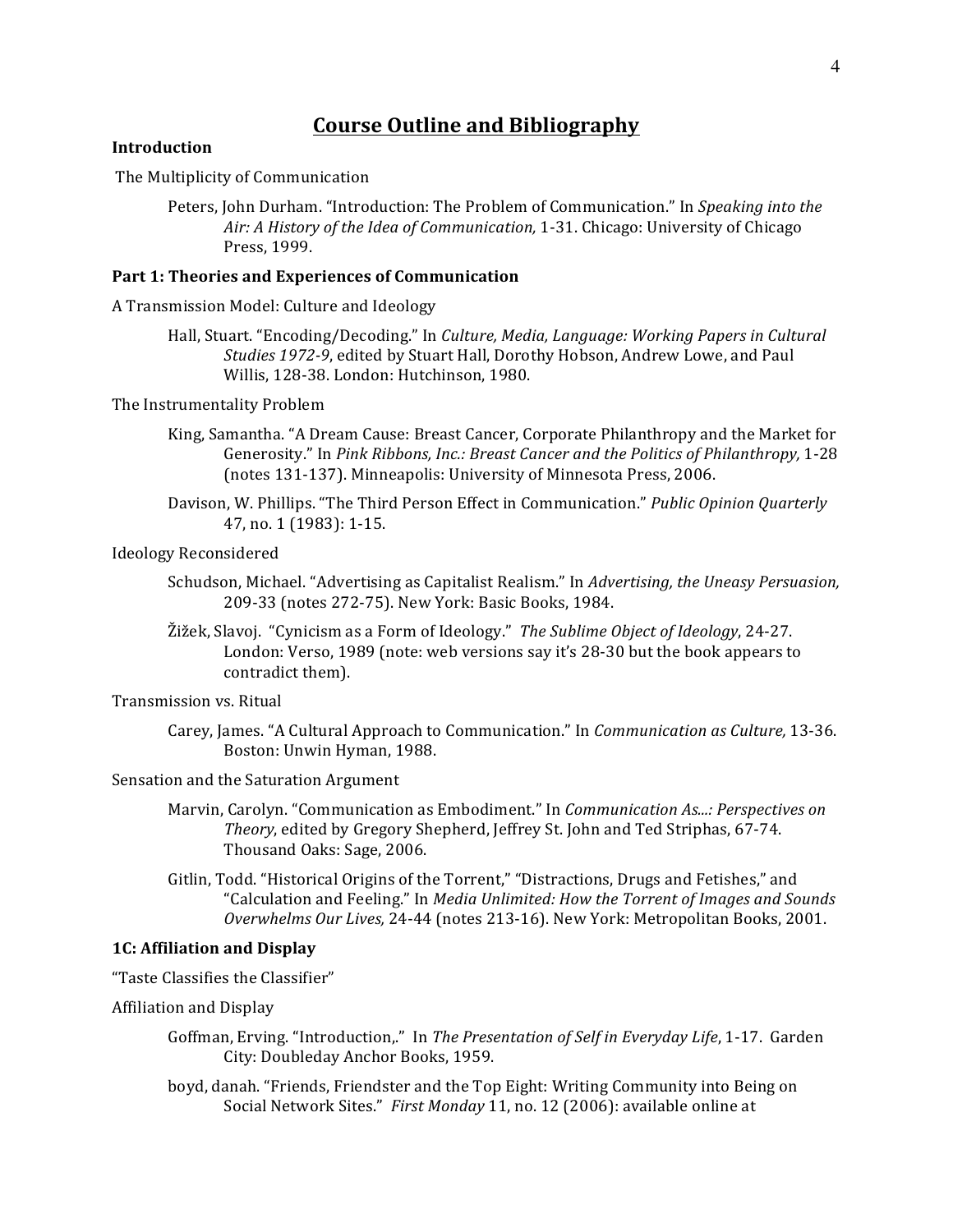http://www.firstmonday.org/issues/issue11\_12/boyd/index.html

#### Producing Yourself Online

Banet-Weiser, Sarah. "Branding the Post-Feminist Self: Girls' Video Production and YouTube." In *Mediated Girlhoods: New Explorations of Girls' Media Culture*, ed. Mary Celeste Kearney, 277-294. New York: Peter Lang, 2011.

#### Fashion Theory

Kamamura, Yuniya. "Adoption and Consumption of Fashion." In *Fashionology: An Introduction to Fashion Studies, 89-104. New York: Berg, 2005.* 

Polhemus, Ted. "Trickle Down, Bubble Up. In *The Fashion Reader*, eds Linda Welters and Abby Lillethun, 327-331. New York: Berg, 2007.

#### **Part 2: Formations of Communication**

#### **2A: Understanding Technology**

Making Stuff Happen, or "Wait, I thought we were supposed to read McLuhan in this class?"

Latour, Bruno (as "Jim Johnson"). "Mixing Humans and Nonhumans Together: The Sociology of a Door-Closer." *Social Problems* 35, no. 1 (1988): 298-310.

#### Infrastructures

- Parks, Lisa "Around the Antenna Tree: The Politics of Infrastructural Visibility" *FlowTV* 9:9 (2009): http://flowtv.org/2009/03/around-the-antenna-tree-the-politics-ofinfrastructural-visibilitylisa-parks-uc-santa-barbara/
- Blum, Andrew, "Netscapes: Tracing the Journey of a Single Bit" Wired Magazine 17:12 (2009): http://www.wired.com/magazine/ff\_internetplaces/all/

Starosielski, Nicole, "Beaches, Fields and other Networked Environments," Octopus Journal 5 (2011): http://www.theoctopusjournal.org/storage/volume-5/V5\_Starosielski.pdf

#### Cultural Reverse-Engineering

Balsamo, Anne. "Taking Culture Seriously in the Age of Innovation." *Designing Culture: The* Technocultural Imagination at Work, 1-17. Durham: Duke University Press, 2011.

Technological Politics: Case Studies

- Faulkner, Tony. "FM: Frequency Modulation or Fallen Man?" in *Radiotext(e)*, edited by Neil Strauss, 61-65. New York: Semiotext(e), 1993.
- Goggin, Gerard and Christopher Newell. "Disabling Cell Phones." In The Cell Phone Reader, edited by Anandam Kavoori and Noah Arceneaux, 155-172. New York: Peter Lang, 2006.

#### **2B: Follow the Money**

The Media Concentration Argument

Foster, John Bellamy and Robert W. McChesney. "The Internet's Unholy Marriage to Capitalism." Monthly Review 62:10 (2011): http://monthlyreview.org/2011/03/01/the-internets-unholy-marriage-tocapitalism

You're a Commodity (sort of)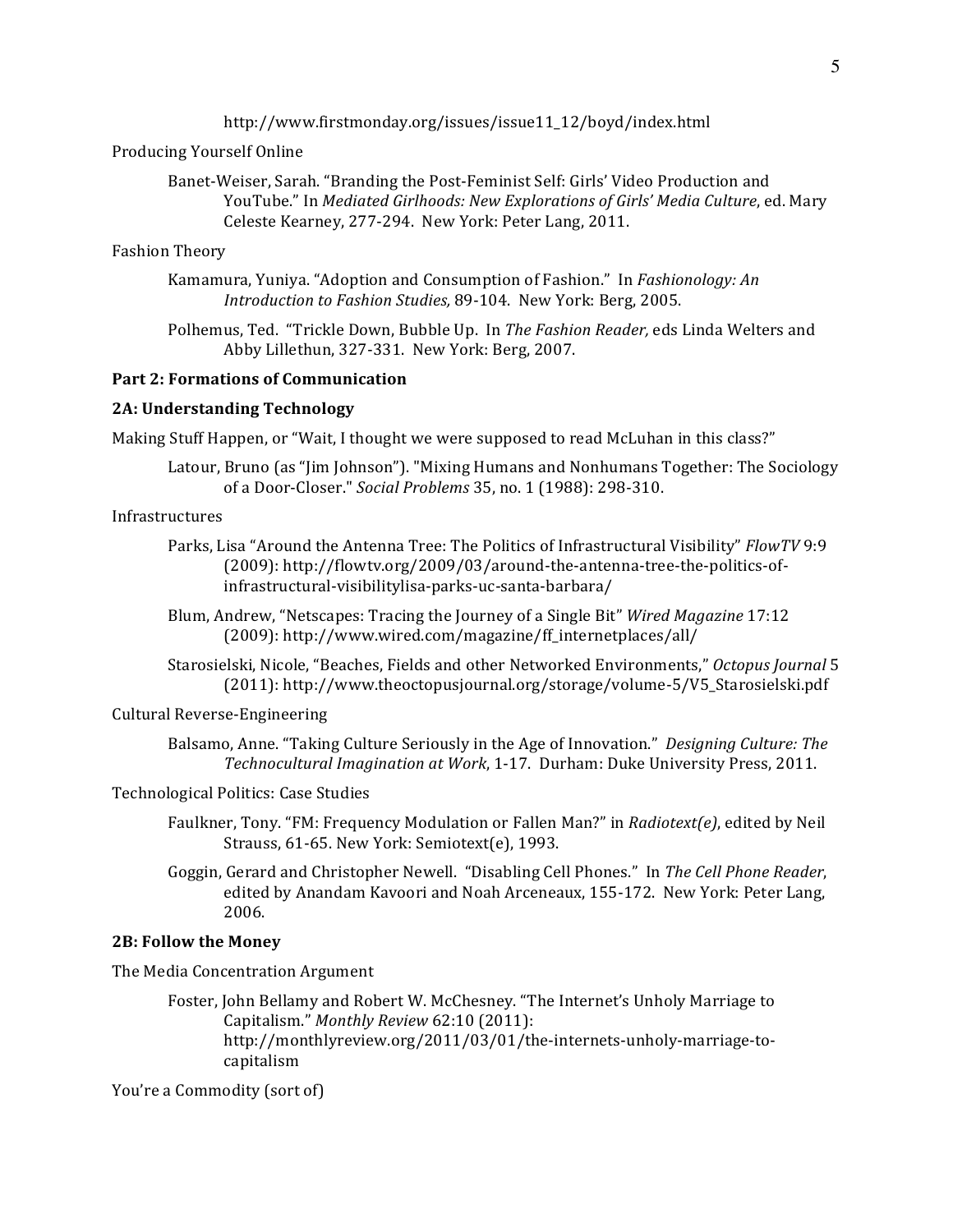Lee, Micky. "Google Ads and the Blindspot Debate." *Media, Culture and Society* 33:3 (2011): 433-447.

You're an Agent (sort of)

Jenkins, Henry. "Buying Into American Idol: How We Are Being Sold on Reality TV." In *Convergence Culture: Where Old and New Media Collide,* 59-92 (notes 263-266). New York: New York University Press, 2006.

The Economics of Participation

Terranova, Tiziana. "Free Labor: Producing Culture for the Digital Economy." *Electronic Book Review* (2003): available online at http://www.electronicbookreview.com/thread/technocapitalism/voluntary

#### **2C: The Materiality of Ideas**

Redefining "Ownership": the Intellectual Property Problem

- Vaidhyanathan, Siva. "Introduction." In *Copyrights and Copywrongs: The Rise of Intellectual Property and How It Threatens Creativity,* 1-17 (notes 191-194). New York: New York University Press, 2001.
- Gillespie, Tarleton. "The Politics of 'Platforms." New Media and Society 12:3 (2010): 347-364.

The Brand: Commodity, Identity, Touchstone

Klein, Naomi. "New Branded World" and "Alt.Everything: The Youth Market and the Marketing of Cool." In *No Logo: Taking Aim at the Brand Bullies*, 3-26 and 63-85 (notes 447-48 and 449-51). New York: Picador, 1999.

## **Schedule of Important Course Dates**

Dates for assigned readings are announced online, and may be subject to change. If I don't mention what's due next in class, feel free to ask me. Otherwise, be sure to check the online course calendar at least once a week. Failure to do so may lead to unfortunate bewilderment in lecture, or worse, showing up to a quiz having read the wrong essay.

Lectures are MW except for as noted below; conferences are W, Th or F. You must attend the conference for which you are registered.

W 5 Sep: First Day of Class. Have rude awakening.

W-F 5-7 Sep: No conference (and no lecture Fri 4 Sep)

W-F 12-14 Sep: No conference (and no lecture Fri 11 Sep)

W 19 Sep: Conferences begin

M 8 Oct: Thanksgiving (no class)

M 19 November: Term paper due.

M 3 Dec: Exam review

*Because of the September 4th Quebec election, Wednesday the 5th of December has been made an optional day for MW courses. I will use it for make-up if necessary, otherwise it will be a free day for you to prepare for exams.*

**Final Exam Date TBA** (set by the exam office—believe me, I feel your pain)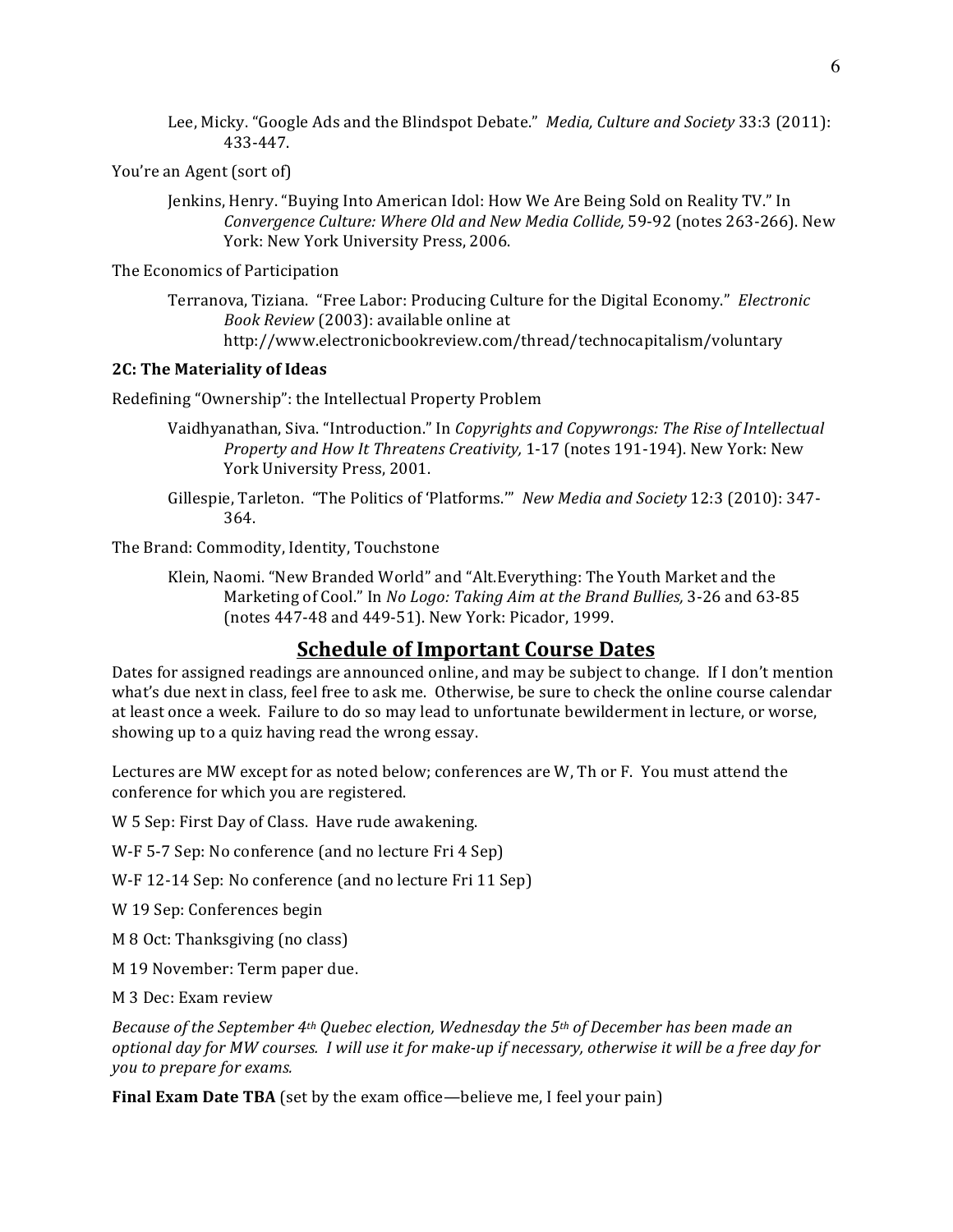## **Rules and Expectations (aka "The Business End")**

Failure to follow the letter and the spirit of class or university regulations can result in a reduction of your final grade, failure of the course (or a section thereof), and/or other penalties as set by University policy.

## 1. **Email Policy**

Email is a useful supplement to other ways of interacting with your teachers, but it is not a substitute for them.

- a. If your email requires more than a 3-line answer, come see us during office hours or make an appointment.
- b. If your email asks a question that can be answered by looking at the syllabus, website or FAQ, we reserve the right to reply with a one-word reply indicating the location of your answer.

## 2. **Late Arrivals and Early Departures**

Your professor finds people entering and leaving the classroom during lecture to be distracting. If you know that you must leave early on a given day, please let him know before class. Please make your visits to the bathroom and drinking fountain before and after class. If you arrive late or leave early (or if your excretory system presents you with an emergency in the middle of class) enter or leave the classroom quietly. If you are more than 10 minutes late, don't come to class. Repeat offenders will find their semester grades reduced.

## 3. **The Classroom: Seating, Questions, and Comments**

Please sit toward the front and center, so that you can hear the lecture and be heard when you ask questions. Although this is a large class, we like discussion. You are encouraged to raise your hand during lecture and ask questions, add comments, or ask for something you didn't **understand to be repeated or clarified.** When you do, please speak up. The room acoustics can be funny: even if you can hear the prof perfectly, your classmates may not hear you as well.

**Mobile phones, smartphones, IM programs, audio players and other gadgets or programs that make noise or distract you or your classmates are not welcome in our classroom. If you** must bring them with you, turn them off and put them away. The professor reserves the **right to take action against offending devices or their owners.** We also reserve the right to require students to shut their laptops if they are facebooking, youtubing, IMing, gaming or doing something else distracting to us or other students.

**There will also be at least one laptop-free day during the term, possibly more.** If you require a laptop for reasons of disability, you will need to present the professor with a note from Disability Resources and Services to that effect within the first two weeks of class. **Students will also have** the option of setting a binding laptop policy for the class.

## 4. **Extensions**

Aside from the quizzes, assignments will be announced well in advance of due dates. If you know well in advance that you can't make a due date for an assignment, please discuss it with us beforehand. If you would prefer a different date for your conference paper or presentation than the one you get, it is your responsibility to switch with someone else and to notify your TA ahead of time.

## 5. Late Assignments and Missed Exams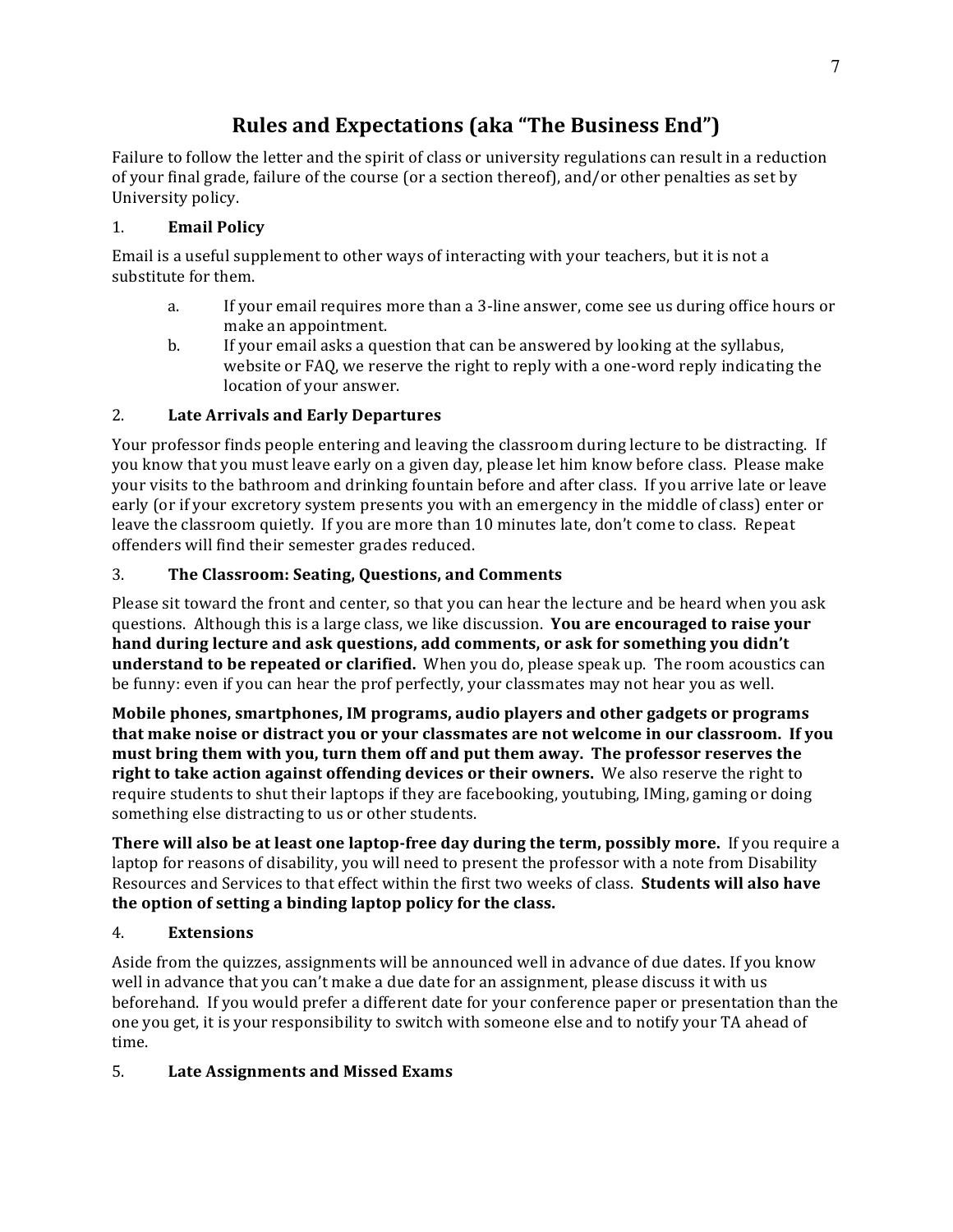Late papers will be penalized  $1/3$  of a letter grade per day that they are late, including weekends (e.g., a 2-day late  $B+$  paper counts as a  $B-$ ). Late assignments will be "excused" only in exceptional and unavoidable circumstances. To get a late assignment excused after the fact, you must submit (a) one typed, double-spaced page explaining the reason for missing the deadline, and (b) relevant documentation such as an official doctor's note on letterhead. The written (not emailed) request for an excuse must be in the professor's hands within one week after the scheduled due date and it is entirely your responsibility to provide sufficient documentation. Note that instructors are not permitted to make special arrangements for final exams. Please consult the Calendar, section 4.7.2.1, General University Information and Regulations for more on the final.

## 6. **Grades and Appeals**

We take grades very seriously because we know you do. We do not give out grades over email or the telephone. We cannot even disclose that you are enrolled in the course to third parties, including your parents, roommates, boy/girlfriend/spouse, pets, etc.

Should you wish to dispute a mark, it must be done according to the grade appeal policy on the course website. Keep in mind that "A" grades are awarded for superior (and not merely sufficient) performance. Although there is no quota, an "A" is a truly superior grade in this course. Most years,  $20-25%$  of the enrolled students earned an A or A- semester grade. Also keep in mind that disputes over written work seldom result in an elevated mark and can result in a lower mark (if you ask for your assignment to be regraded, the grade can go up or down).

## 7. **Language**

The language of instruction at McGill University is English. However, you are allowed to submit your work in French.

## 8. **Accommodations**

If you require special testing accommodations or other classroom modifications, please notify both the professor and Office for Students with Disabilities by the end of the first week in which you are enrolled in the course. They are located in Room RS56, Redpath Library Bldg., 398-6009 (voice), 398-8198 (TTY), [http://www.mcgill.ca/osd/].

## 9. **Nondiscrimination Statement**

Your teachers value equality of opportunity, and human dignity and diversity. In accordance with University policy, we will not tolerate discrimination or harassment on the basis of race, color, ethnic or national origin, civil status, religion, creed, political convictions, language, sex, sexual orientation, social condition, age, personal handicap or the use of any means to palliate such a handicap. Among other things, this means that you do not have to agree with your teacher, the assigned readings, or the majority of your classmates in order to do well in this course. You are, however, obligated to demonstrate an understanding of the course material *whether or not you agree* with it. If there is something we can do to make the class more hospitable, please let us know.

## 10. Cheating, Plagiarism and Exam Conduct

Since we take grades seriously, we also take academic integrity very seriously. Failure to follow procedure or a direct request from your prof or TA during a quiz or exam can result in immediate failure of the exam. Use of any communication devices other than your pen or pencil is forbidden during an in-class quiz. Please note that taking out an electronic communication device (or **talking)** during a quiz or exam is considered cheating – per Chapter 3, Section A.III.16 of the *McGill Handbook of Student Rights and Responsibilities*. And now, McGill's official language regarding plagiarism and cheating: